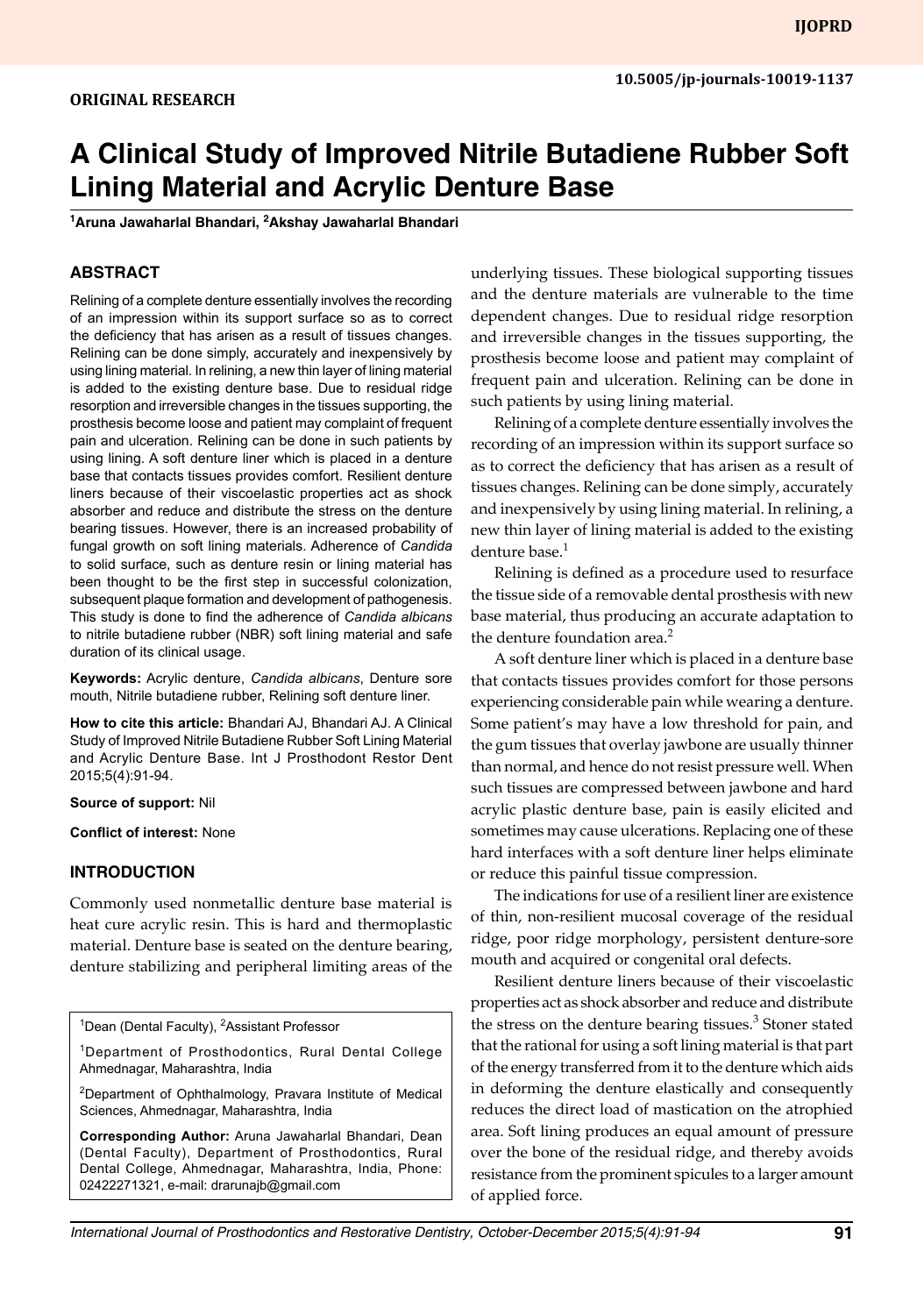Soft lining materials are used as reliners and they continue to have a place in clinical removable prosthodontics. However, there is an increased probability of fungal growth on soft lining materials. Adherence of *Candida* to solid surface, such as denture resin or lining material has been thought to be the first step in successful colonization, subsequent plaque formation and development of pathogenesis.<sup>3,4</sup> Colonization of denture soft lining materials by *C. albicans* can result in clinical problems.<sup>5</sup> Here a newly manufactured improved nitrile butadiene rubber (NBR), (MP Sai Enterprises, Mumbai) was clinically tested for its adherence with *C. albicans* a fungal growth.

## **MATERIALs AND METHODS**

Purpose of the study was to study the adherence of *C. albicans* to NBR soft lining material and to find the safe duration of its clinical usage.

## **Advantages of Soft Denture Liners**

Soft denture liners are gentle and due to viscoelastic property act as shock absorber, thereby reducing the stresses on the denture bearing areas. The soft denture liner tends to compress and conform to a constantly changing jawbone surface. While this helps to prevent pain from a moderately unbalanced bite resulting from jawbone shrinkage and so is not a long-term substitute for regular adjustments to balance a denture bite.

# **Disadvantages of Soft Denture Liners**

There is colonization and infection by *C. albicans* and related species of material surface of the soft denture liners. They continually deteriorate and collect microorganisms easily and, therefore, they generally are to be replaced on a short-term basis. As soft denture, liners help to reduce pain from an uneven bite, patients may get a false sense of security, thinking their denture is adequately functioning while the bite continues to deteriorate. Soft denture liners are not a long-term substitute for regular adjustments to balance a denture bite. Routine dental check-ups are a necessity. Generally, soft-tissue liners are more expensive than a conventional hard denture liner.

# **Inclusion Criteria**

- Thirty denture wearing subjects with dry mouth having diminished salivary secretion.
- Subjects having pain during mastication with dentures.
- Subjects with unhealthy mucosal conditions like inflammation, redness, etc.

• Mentally sound subjects who can follow proper oral hygiene protocol.

Nitrile butadiene rubber soft liner (MP Sai Enterprises, Mumbai), carbide trimming bur, heat cure acrylic old dentures, pressure pot, silicone mixing jar, culture media, stereomicroscope.

All 30 dentures of the subjects were selected as per inclusion and exclusion criteria. Trimming about 1.5 mm from fitting surface or impression surface was done with help of depth orientation grooves. Then the dentures were chair side relined by NBR soft lining material (MP Sai Enterprises, Mumbai). After 1 and 2 months duration, a sample of it was scraped from denture fitting surface and sent to the Department of Microbiology, Rural Medical College (RMC), Loni for incubation in reinforced clostridial medium (RCM) culture media where it was examined for fungal growth. The changes in colony forming units per mm after each month's time were measured and marked.

Soft liners should not be cleaned by scrubbing with a hard denture brush in order to prevent tearing of the material. The use of soft denture brush under running water was recommended.

# **RESULTS**

Statistical analysis was performed by a statistician in the department of medical informatics and statistics by using an independent paired Student's t-test. After 1 month's duration, 24 samples out of 30 tested were reported sterile as seen in (Fig. 1) and remaining six showed colonies of *C. albicans* and *Staphylococcus aureus*. While after 2 months duration, 28 out of 30 samples became positive with *C. albicans* and *S. aureus* colonies and aerobic spore bearing units as seen in (Fig. 2).



**Fig. 1:** Sample after 1 month

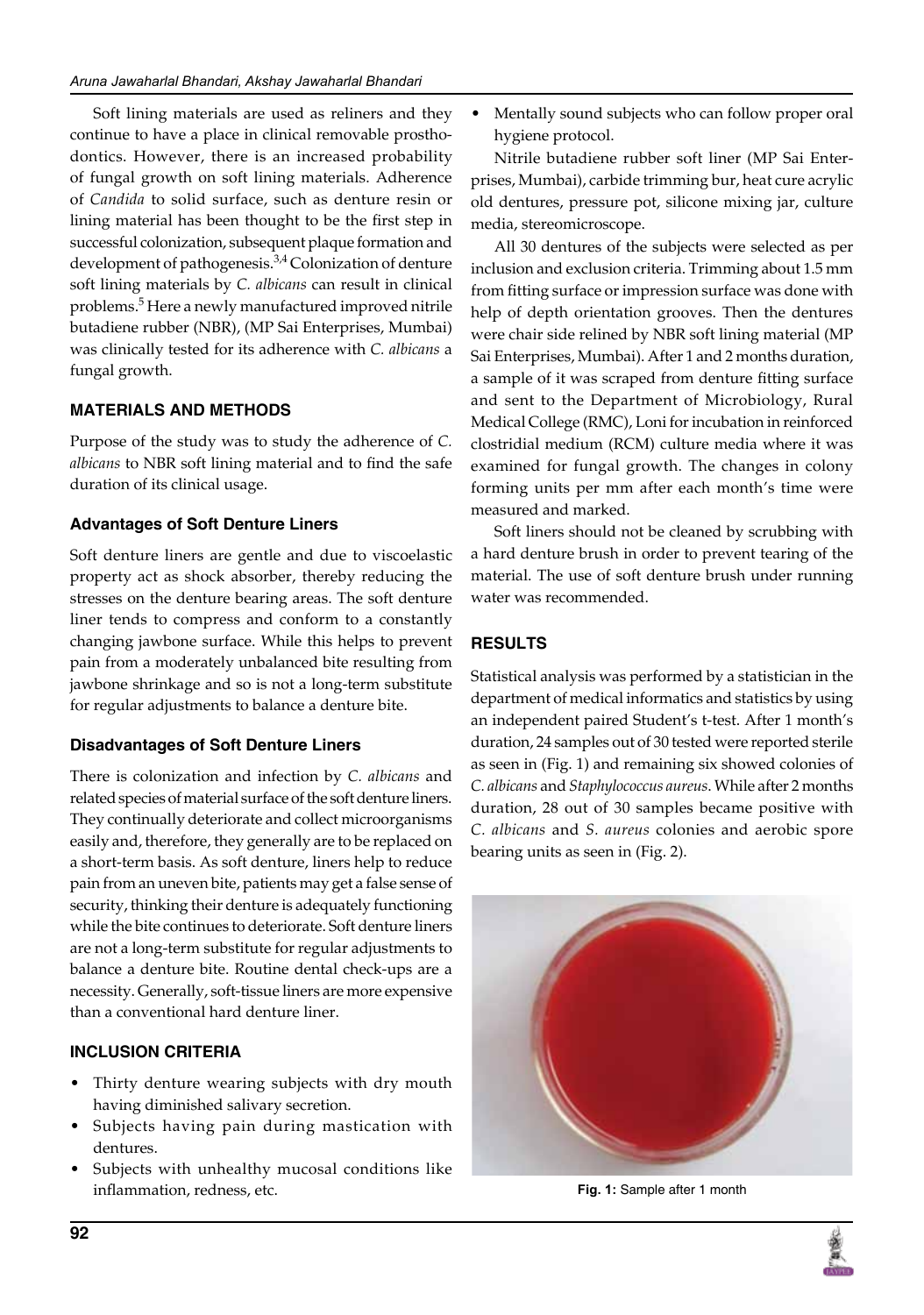

**Fig. 2:** Colony after 2 months

### **DISCUSSION**

Denture liners are usually fabricated from special medical grade rubber or silicone-type compounds. The silicone materials are generally softer and compressible. Resilient liners because of viscoelastic property act as shock absorber, and thus reduce and distribute the stresses on the denture bearing areas. $6$  In order for these materials to function adequately, they must be reasonably thick. Therefore, the amount of plastic that needs to be removed from the impression surface of a denture to allow room for these liners may sometimes weaken the denture. There are several steps involved in installing a soft denture liner, such as resurfacing by impressions and various laboratory procedures.

Soft denture liners tend to continually harden, though a patient may not be aware of this happening because the process is gradual. Patient may continue to use the relined dentures without reporting to a dentist. Adherence of *Candida* to the solid surface of denture resin or liner material has been thought to be the first step in colonization, subsequent plaque formation and development of pathogenesis. They eventually will begin to have increasing problems until a new soft denture liner is placed. Denture liners are soft but porous in nature, and this porosity contributes to the deterioration and collection of microorganisms.<sup>7,8</sup>

Soft liner materials in oral cavity environments are easily colonized both by fungi and dental plaque. These factors are the cause of mucosal infections. The microorganism that most frequently colonizes soft liner materials is *C. albicans.*<sup>9</sup> Colonization occurs on the surface of materials and within materials.10

If a soft denture liner becomes contaminated with disease-causing microorganisms (a fungus for example), it may not be possible to decontaminate the denture without having to replace the denture liner. Persons with dry mouth usually have difficulty in wearing dentures due to pain and irritation caused by the hard denture surface rubbing against underlying tissues that are not lubricated with adequate saliva. While soft denture liners would appear to be ideal for such individuals, they are generally much more difficult to maintain. Because impaired saliva production allows a very significant collection of microorganisms to build-up in the mouth, this usually results in unacceptable contamination of porous soft denture liners unless meticulous hygiene is maintained. While denture liners generally will last longer than a year, they should be replaced. The frequency of replacement depends on each situation and the patient's oral hygiene. The greatest virtue of soft liners lies in their versatility and ease of use. Their biggest flow is that they are so easily misused. Because the relined dentures provide immediate relief and comfort, there is a danger that the patient will wear them too long and so cause trauma to the supporting tissues, thereby producing the very situation that their use is intended to prevent or correct. Their longevity in wear is very limited. They harden and roughen within 4 to 8 weeks because of loss of the plasticizer. This requires close observation of the patient by the dentist.

Soft lining materials continue to have a place in clinical removable prosthodontics. However, there is an increased probability of fungal growth on soft lining materials. Colonization of denture soft lining materials by *C. albicans* can result in clinical problems. Here, a newly manufactured improved NBR was clinically tested for its adherence with fungal growth.

## **CONCLUSION**

Nitrile butadiene rubber soft liner material was sterile till 1 month of clinical usage so, it can be prescribed as a safe soft lining material till 1 month of clinical usage in a controlled environment of oral hygiene with scope of further research.

The greatest virtue of soft liners lies in their versatility and ease of use as they provide immediate relief and comfort. There is a danger that the patient will wear them too long and so cause trauma to the supporting tissues, thereby producing the very situation that their use is intended to prevent or correct. Their longevity in wear is limited as they harden and roughen within 4 to 8 weeks due to loss of the plasticizer. This requires close observation of the patient by the dentist.

### **REFERENCES**

- 1. Hobrick ZG. Prosthodontic treatment for edentulous patients complete denture and implant supported prosthesis. 13th ed. Mosby: Elsevier; 2013. p. 303.
- 2. Glossary of prosthodontic terms. J Prosthetic Dentistry: Academy of Prosthodont 2005 Jul;94(1):68.
- 3. Nikawa H, Chen J, Makihira S. Interactions between thermal cycled resilient denture lining materials, salivary and serum